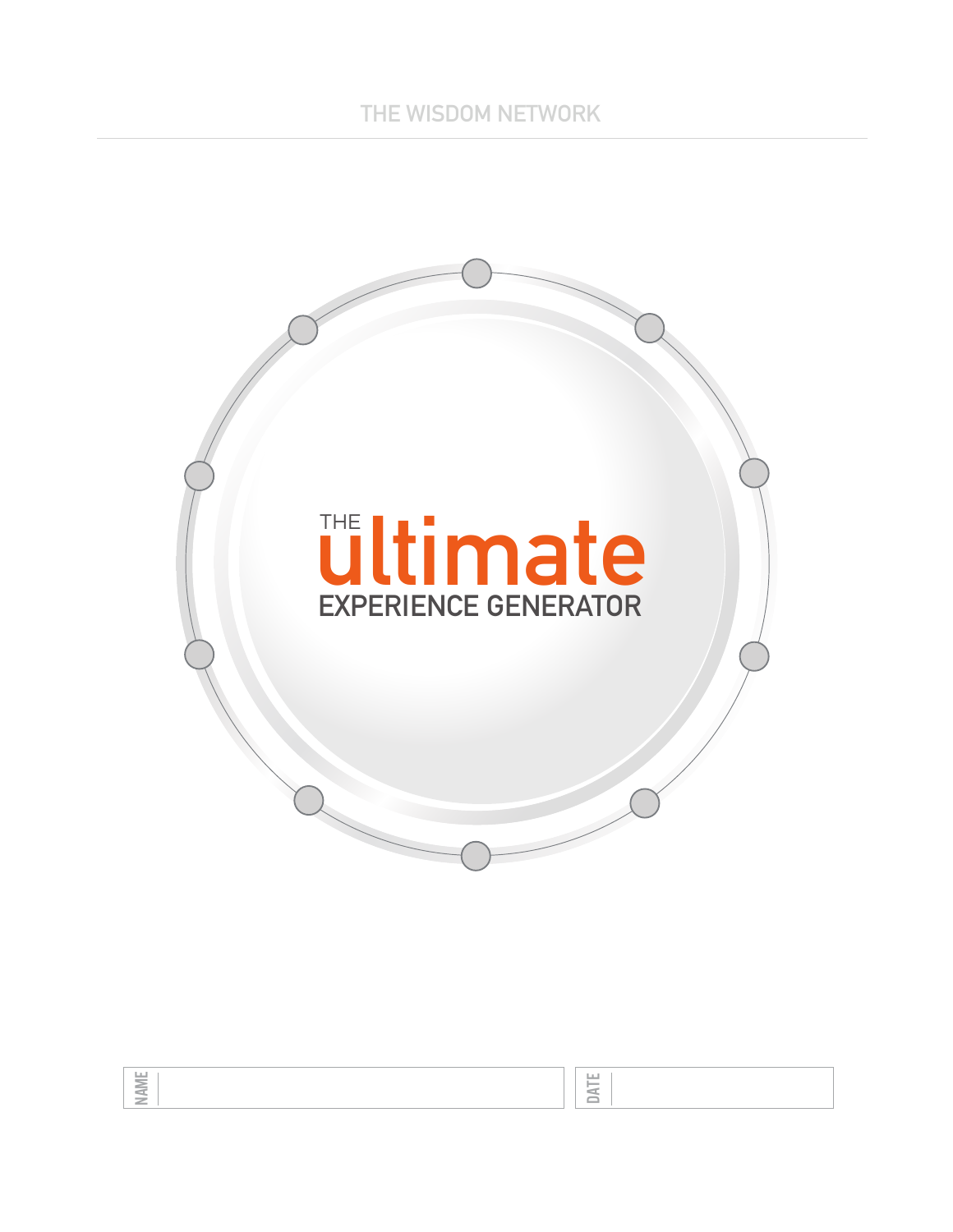### **THE WISDOM NETWORK**



**CREATING A GREAT EXPERIENCE FOR PROSPECTS AND CLIENTS REQUIRES PLANNING AND INTENTION. OTHERWISE, OUR CLIENTS HAVE AN "ACCIDENTAL" EXPERIENCE: AN EXPERIENCE THAT IS THE RESULT OF CURRENT SYSTEMS, TRAINING, AND HAPPENSTANCE. IN ORDER TO CREATE THE ULTIMATE EXPERIENCE, TAKE A LOOK AT EACH KEY INTERACTION WITH YOUR CLIENTS. THROUGH THIS TOOL, YOU WILL STATE YOUR INTENTION, THINK BIGGER AND BETTER, AND LOOK TO OTHER COMPANIES ALREADY PROVIDING THIS KIND OF EXPERIENCE IN THE MARKETPLACE. MAKE IT AMAZING.**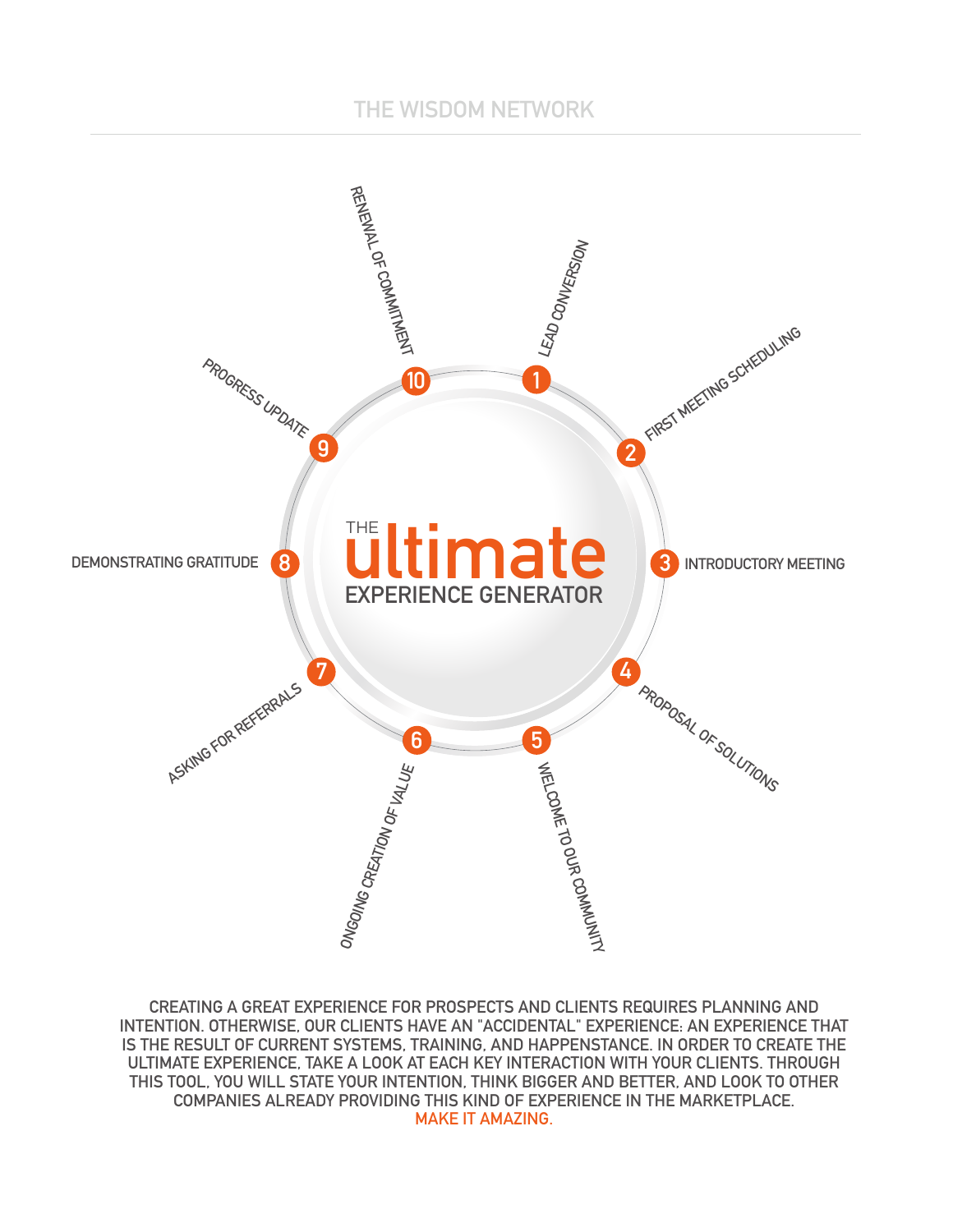### **IMAGINE IT IS FIVE (5) YEARS FROM TODAY.**





#### **IN ONE SENTENCE,**

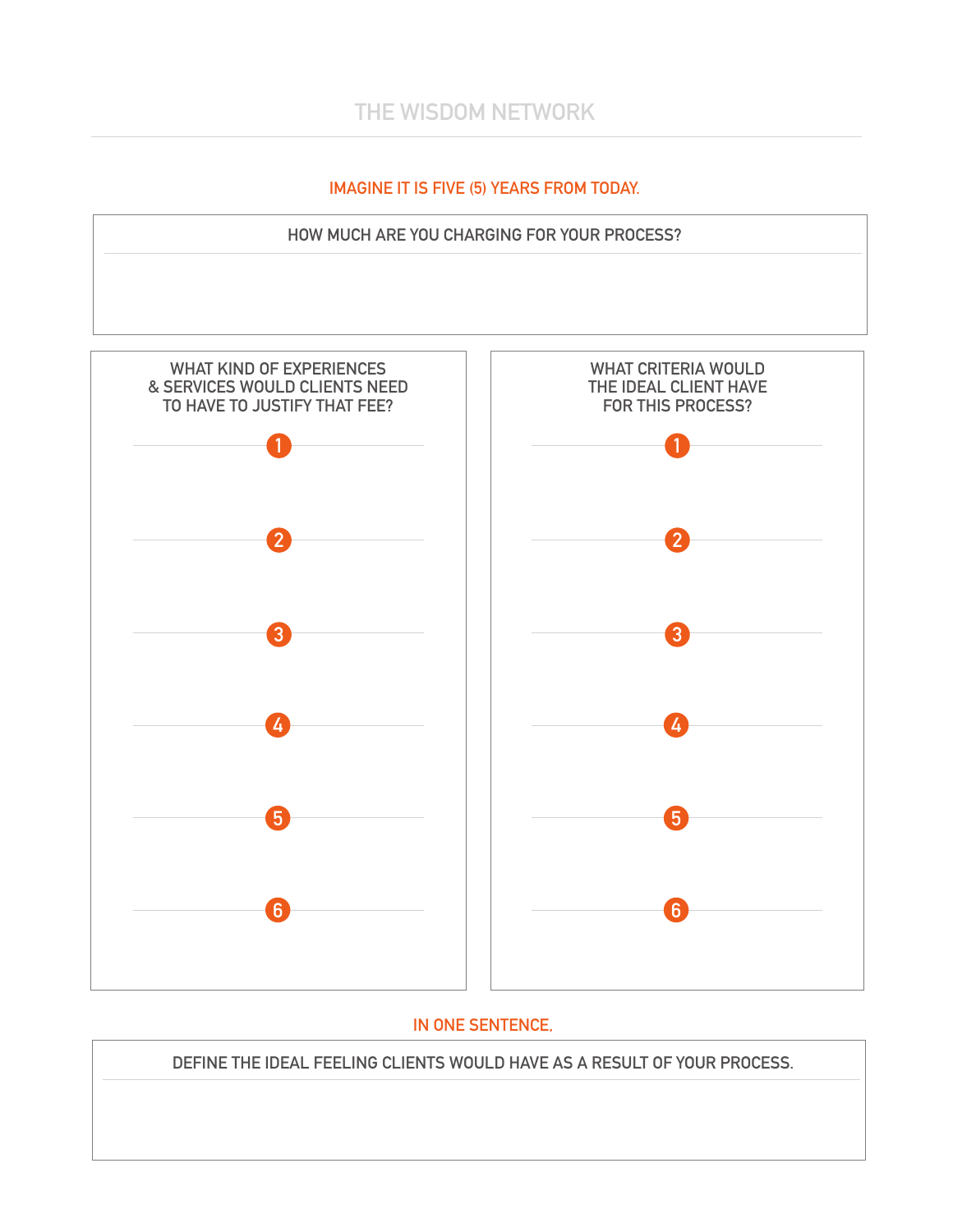

#### **LET'S SAY THAT VERY CLIENT IS COMING INTO THE OFFICE IN 3 MINUTES.**

#### **IN ONE SENTENCE,**

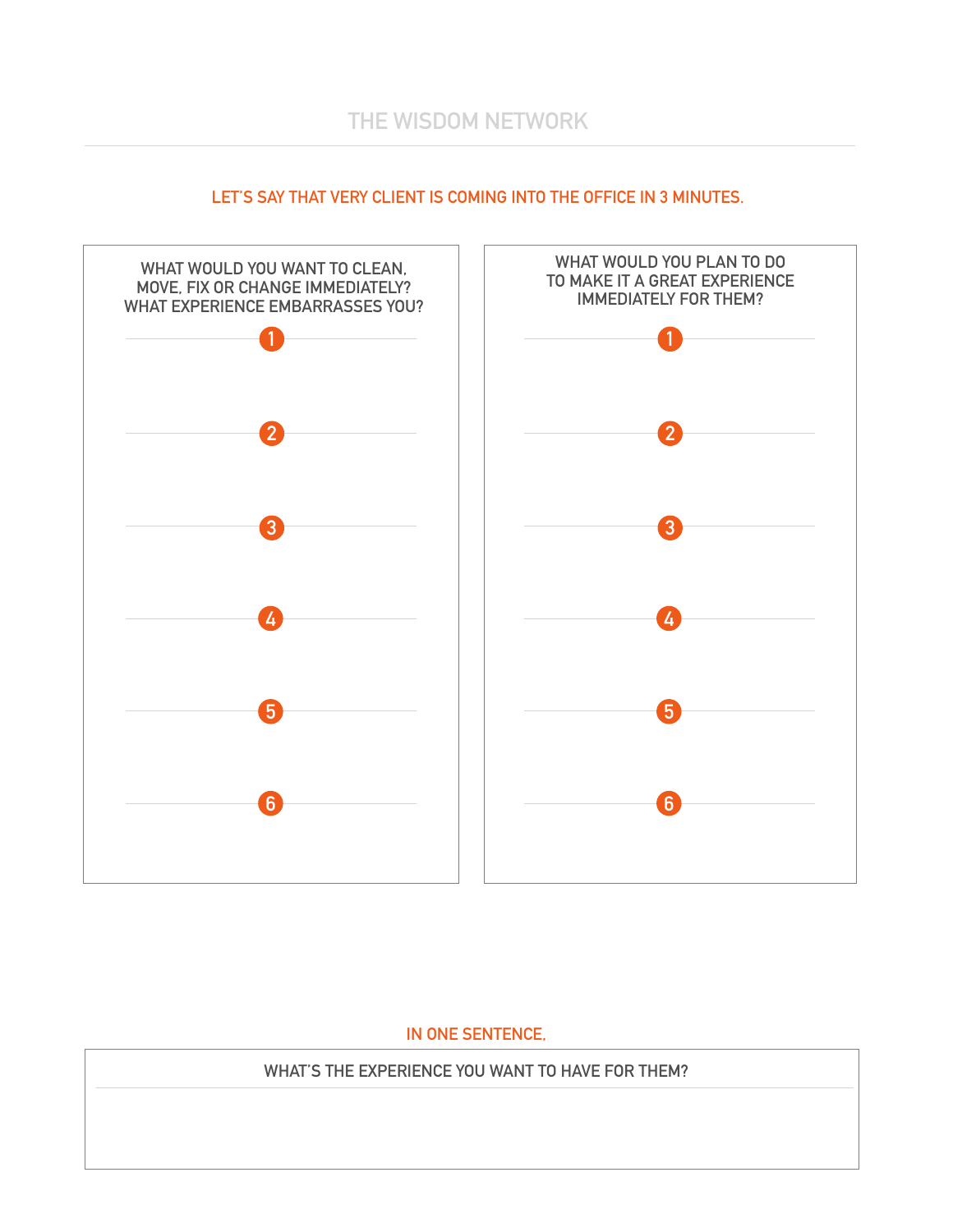# **THE WISDOM NETWORK**



**WHAT IS THE IDEAL FEELING CLIENTS WOULD EXPERIENCE HERE?**

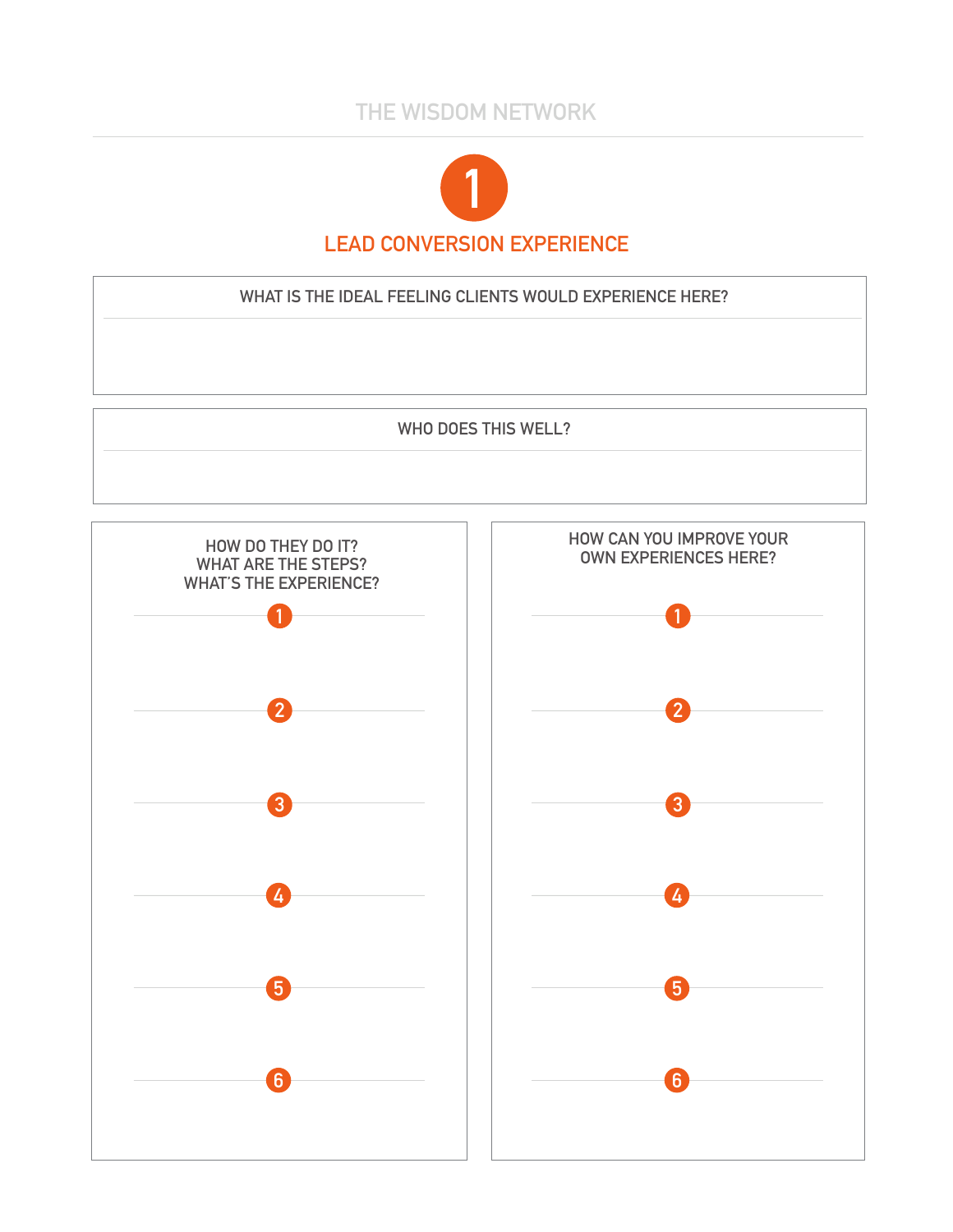

## **FIRST MEETING SCHEDULING EXPERIENCE**

**WHAT IS THE IDEAL FEELING CLIENTS WOULD EXPERIENCE HERE?**

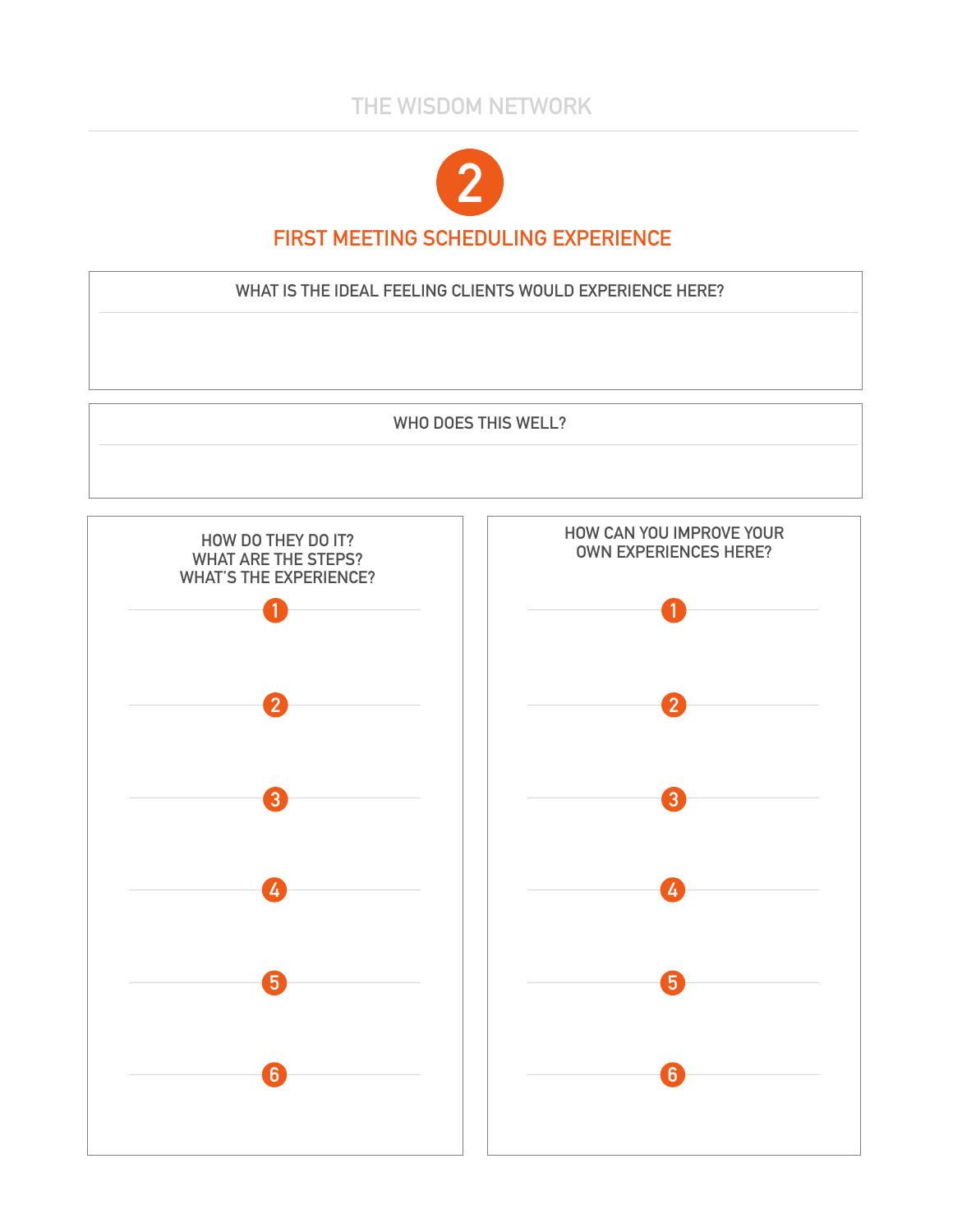

## **INTRODUCTORY MEETING EXPERIENCE**

**WHAT IS THE IDEAL FEELING CLIENTS WOULD EXPERIENCE HERE?**

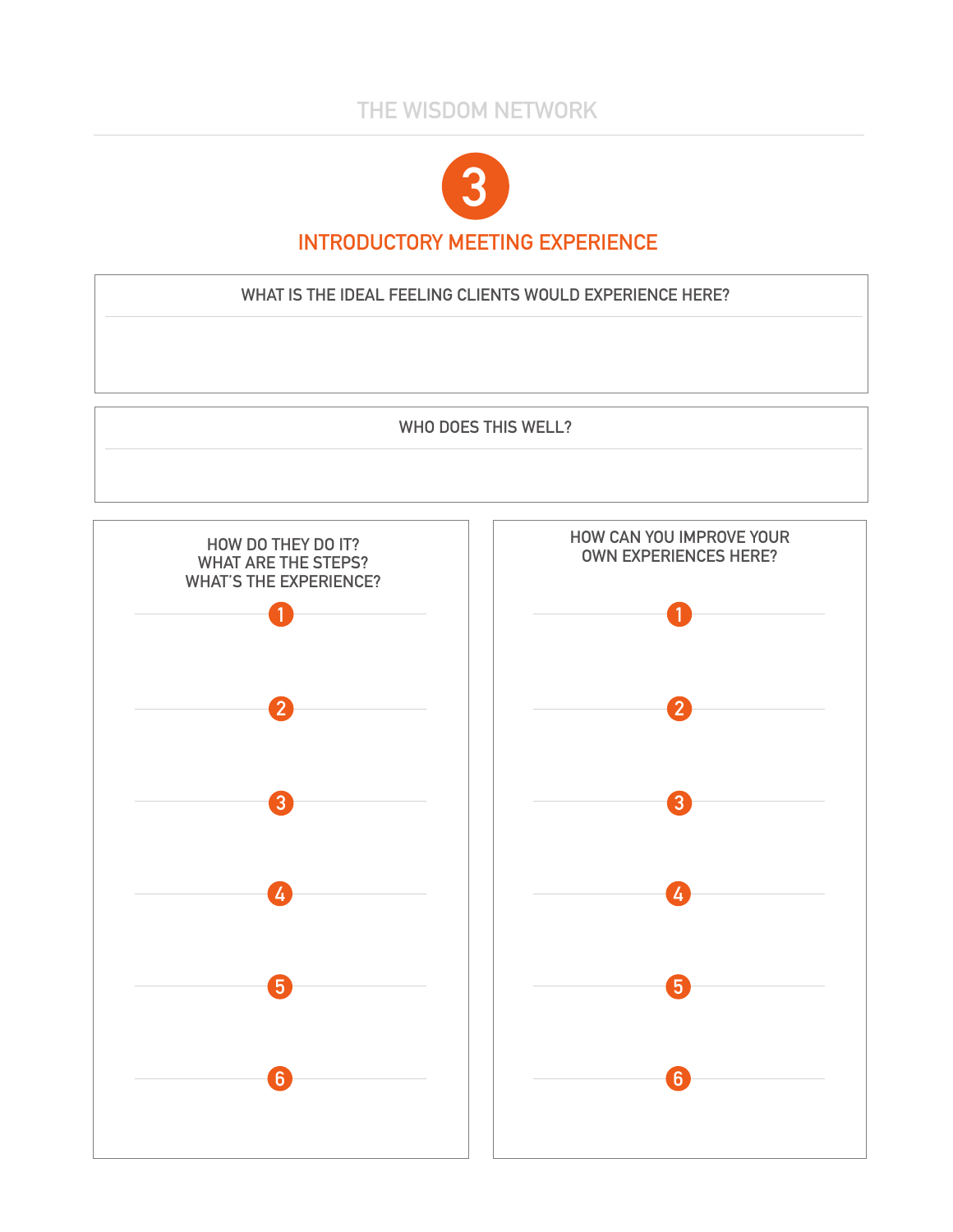

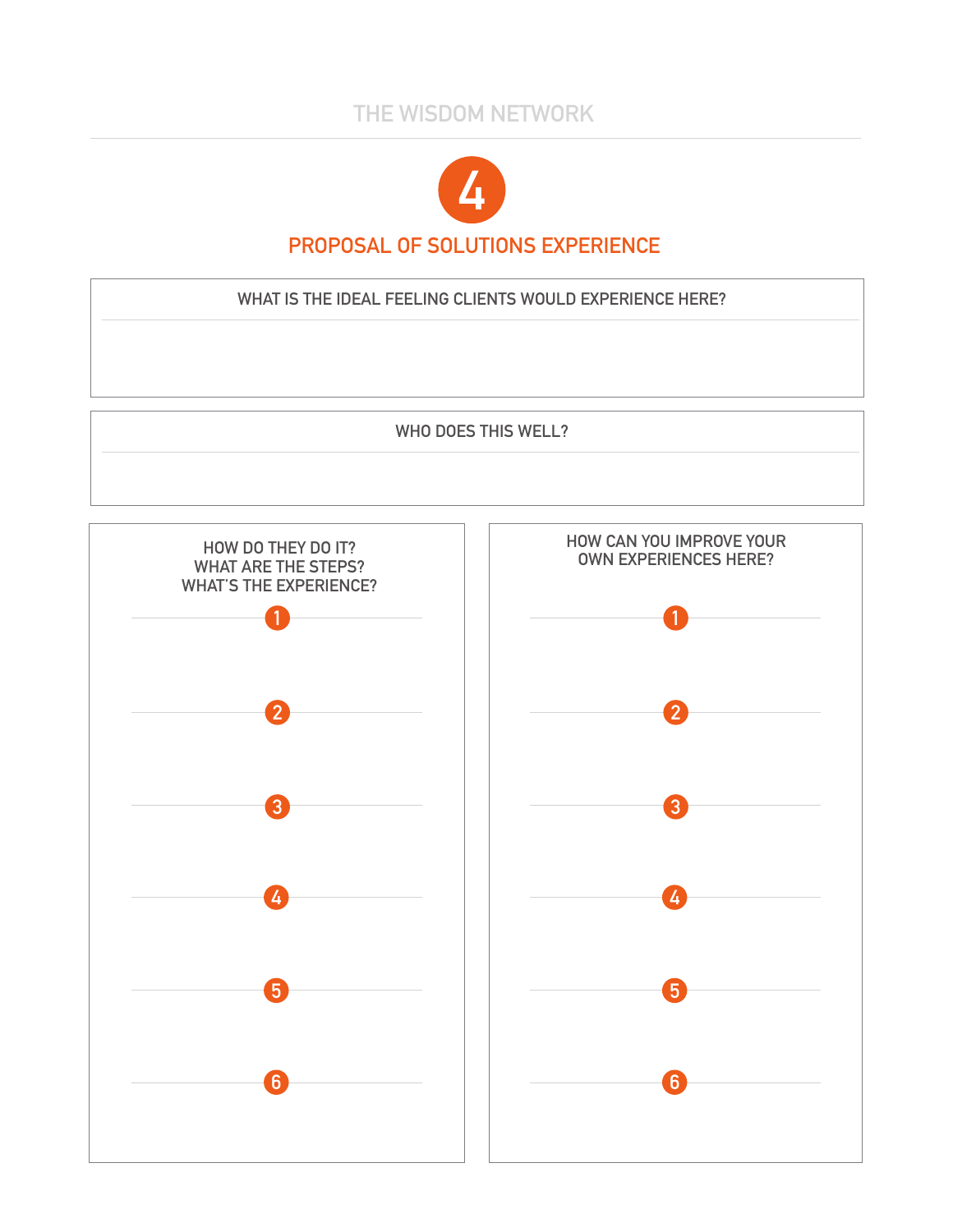

# **WELCOME TO OUR COMMUNITY EXPERIENCE**

**WHAT IS THE IDEAL FEELING CLIENTS WOULD EXPERIENCE HERE?**

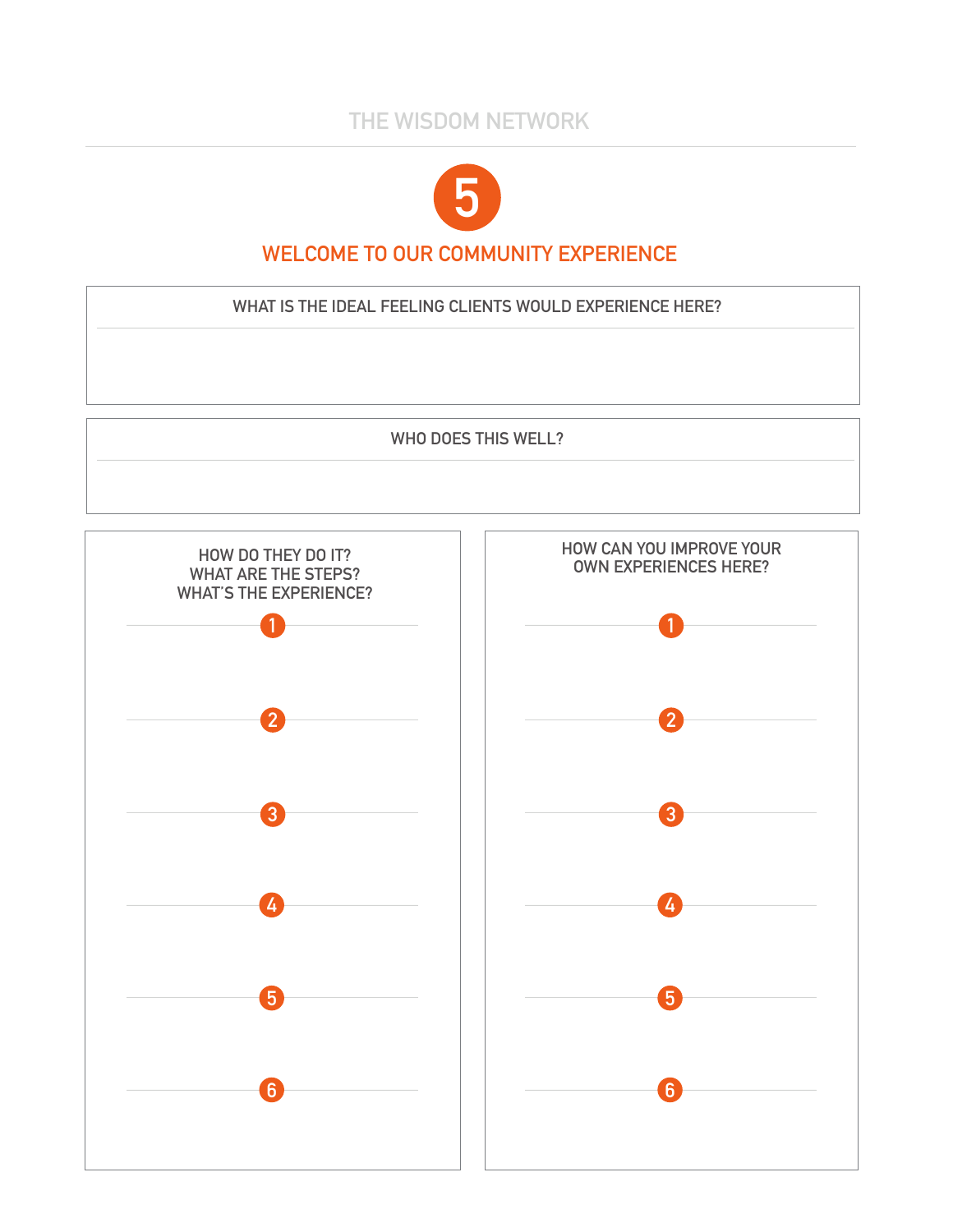

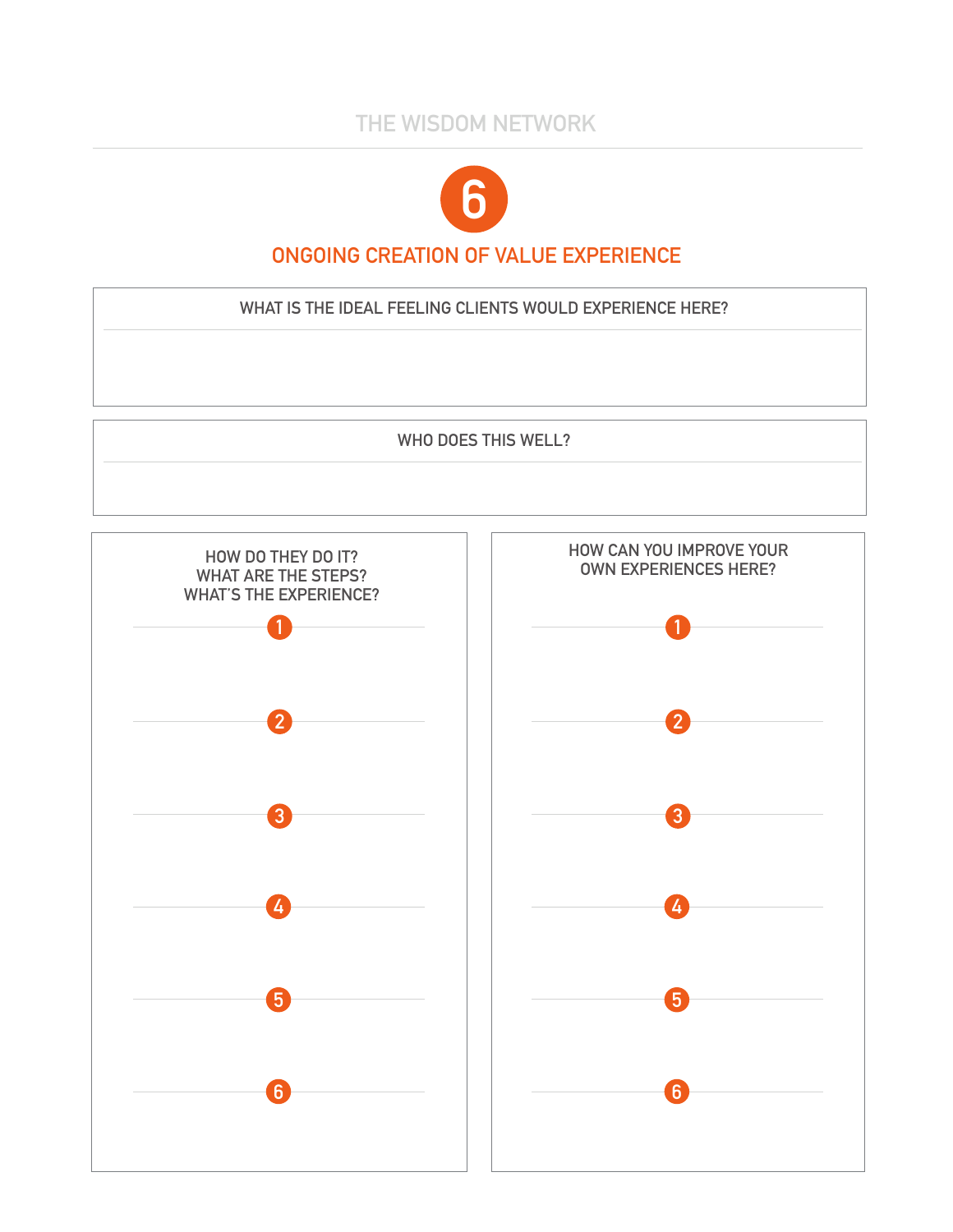

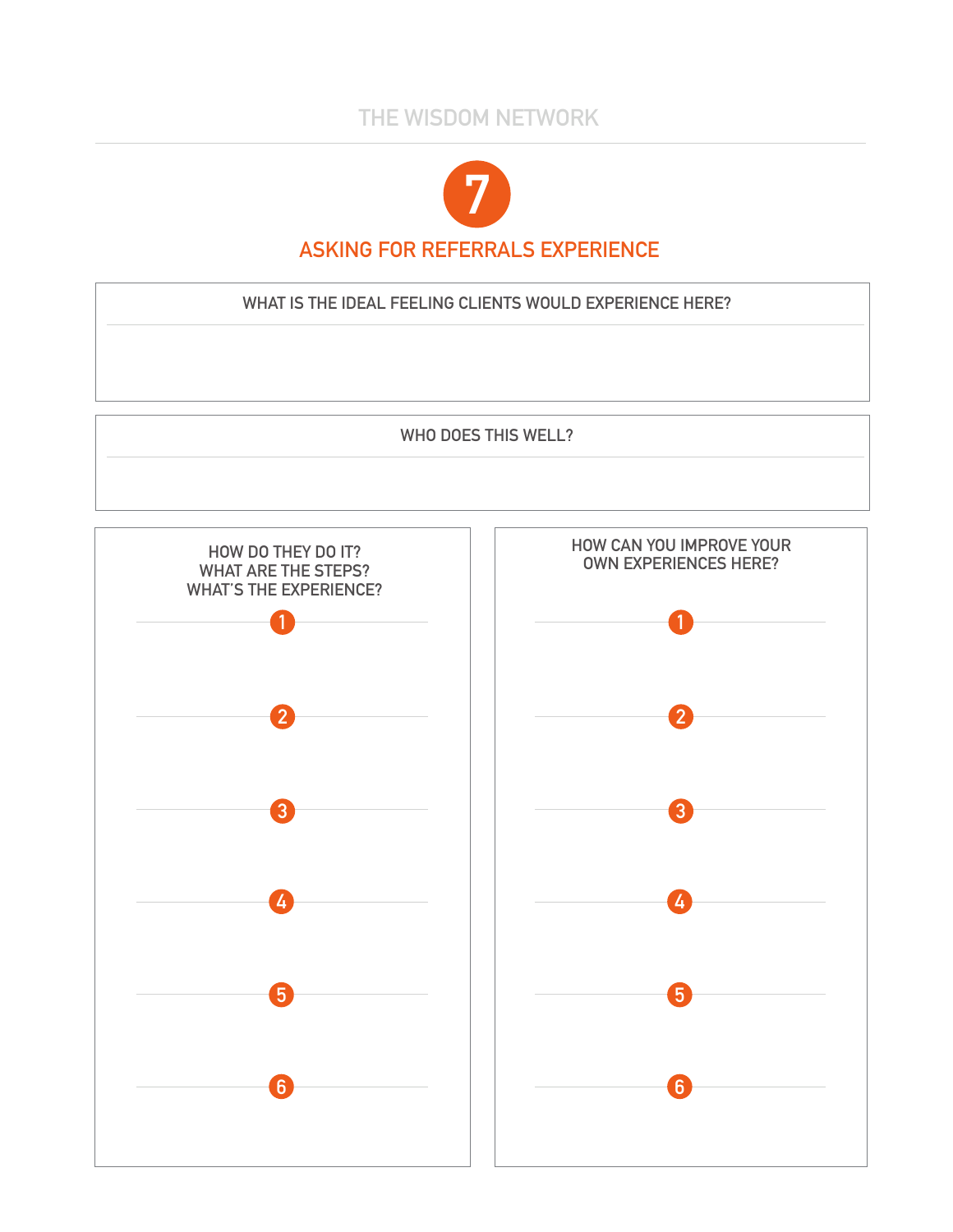

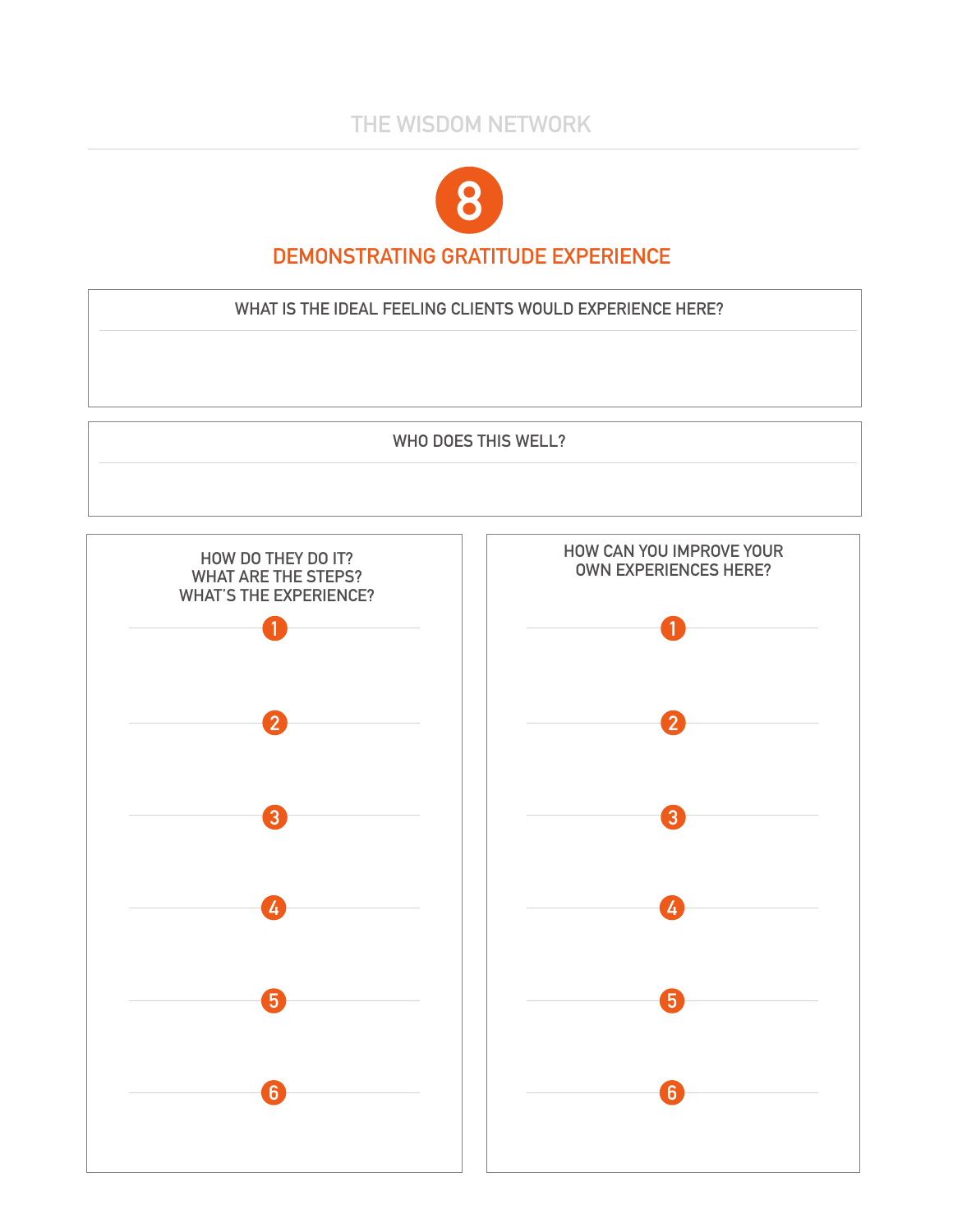

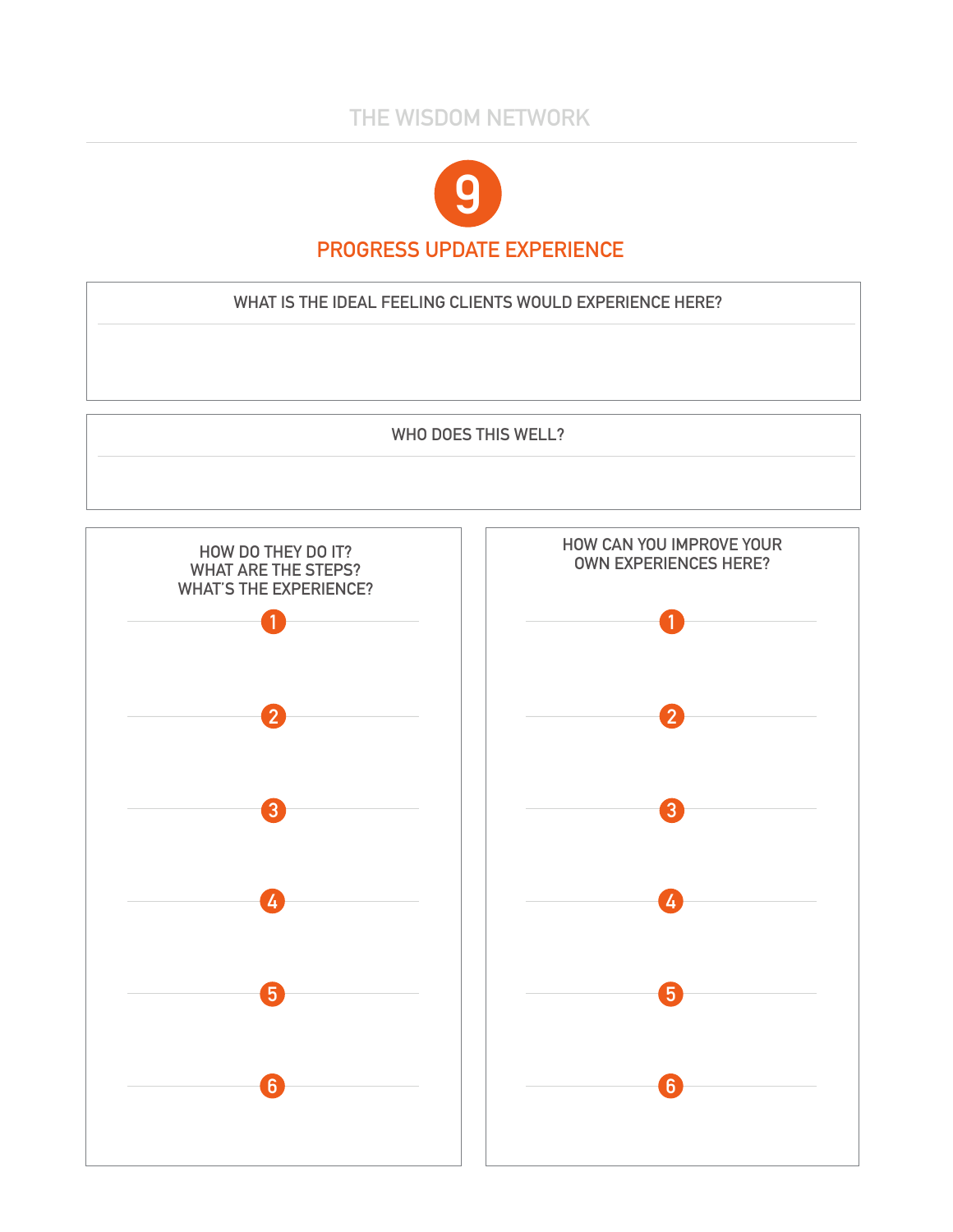

## **RENEWAL OF COMMITMENT EXPERIENCE**

**WHAT IS THE IDEAL FEELING CLIENTS WOULD EXPERIENCE HERE?**

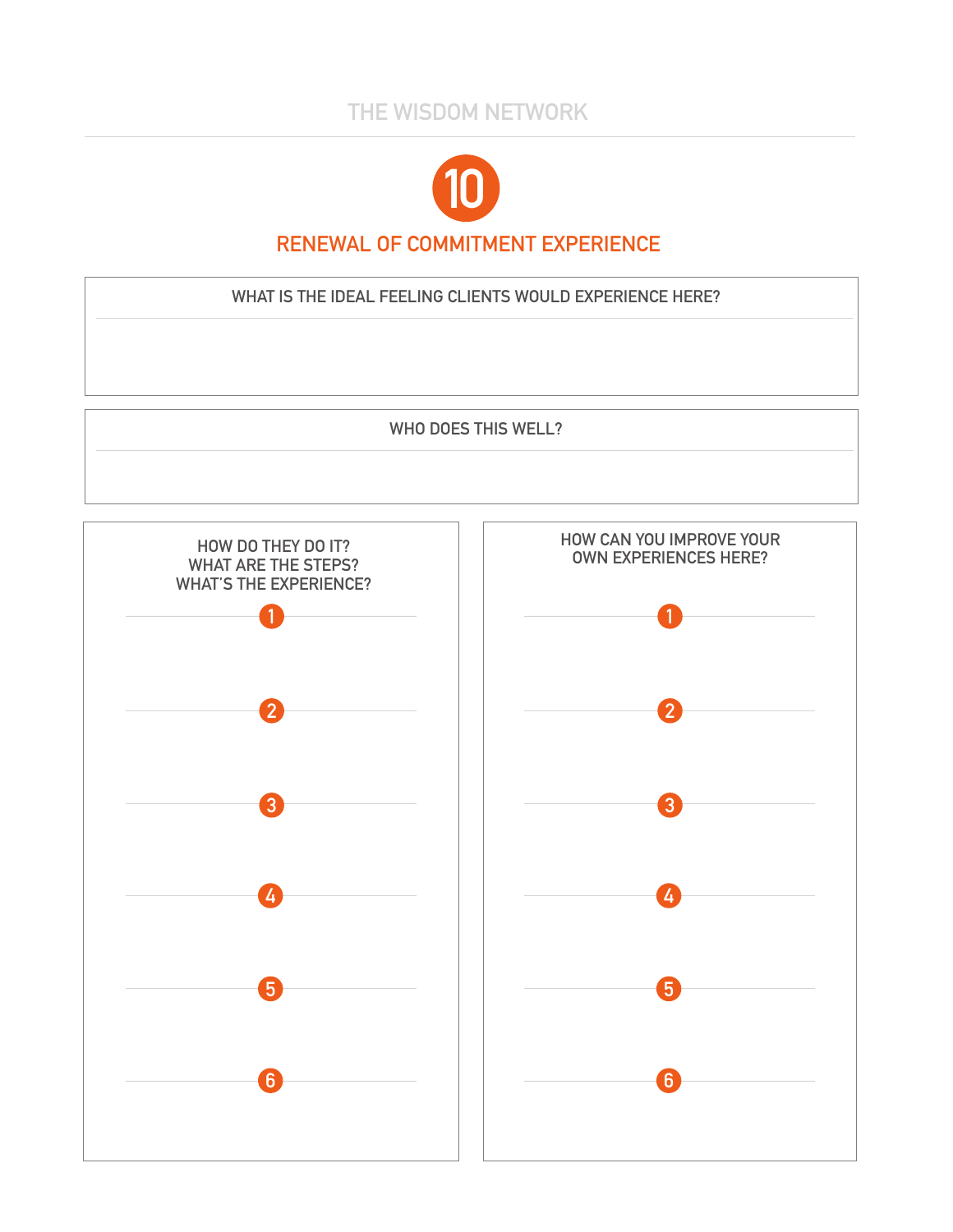